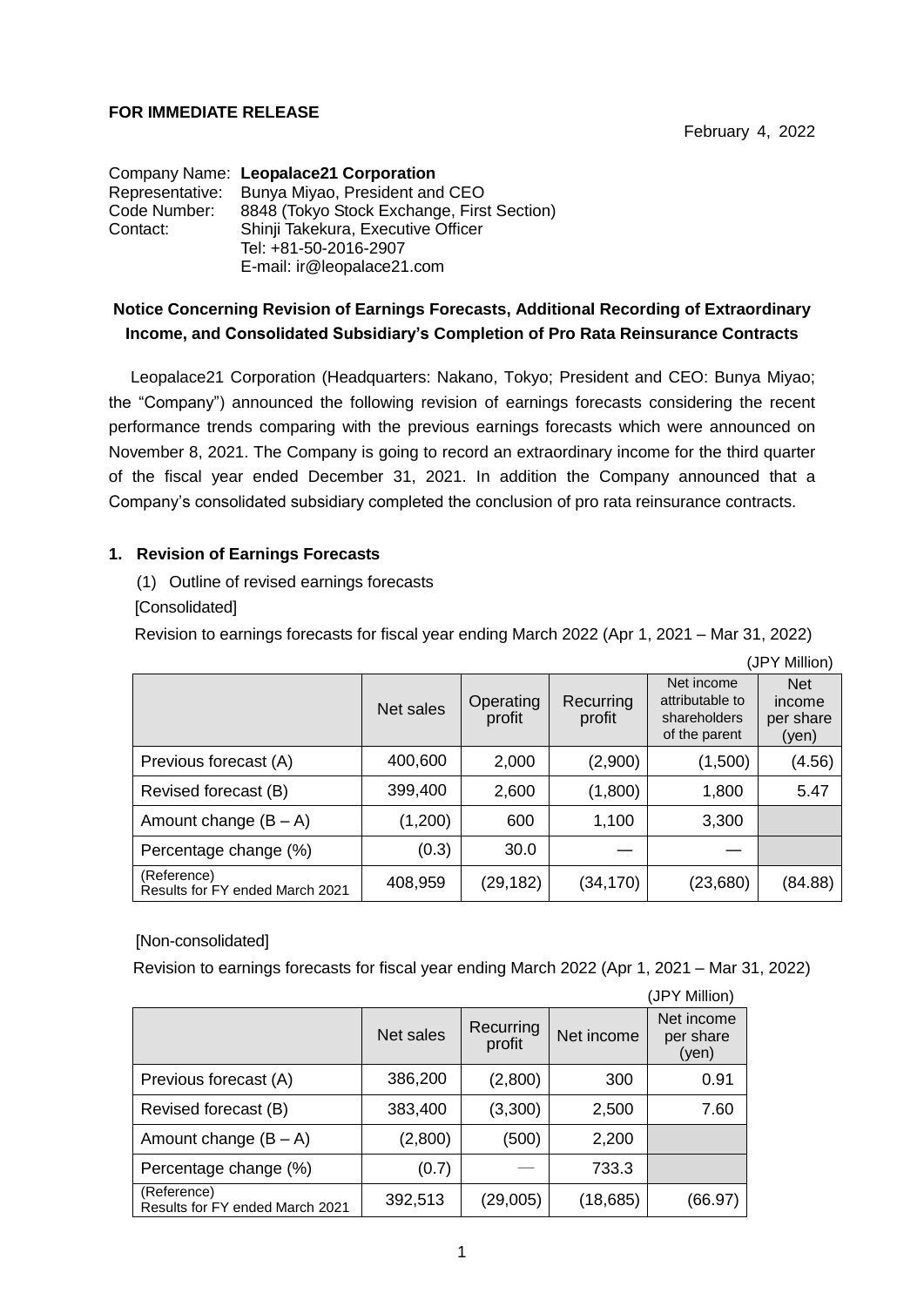(2) Reasons for Revision of Consolidated Earnings Forecasts for the Fiscal Year ending March 2022

Although the increase of net sales by ASUKA SSI, a subsidiary of the Company, is going to boost the Company's net sales on a consolidated basis, the Company expects to record the decrease in net sales by JPY 1,200 million because of slower recovery pace than the planned occupancy rates, which was affected by re-expansion of COVID-19 pandemic. The Company is going to post the increase of operating profit by JPY 600 million due partly to the reduction in cost of sales of JPY 200 million mainly resulting from reversal of provision for apartment vacancy loss of JPY 5,012 million, and partly to the reduction of SGAE of JPY 1,600 million for declined personnel cost as well as taxes and public charges. Cost reduction across the board has been showing effect as a result of having implemented measures for drastic structural reforms such as curtailing operation cost and management cost in the Leasing Business, as well as lowering fixed cost through consolidating leasing sales offices. Consequently operation cost was decreased by JPY 24,846 million year on year and SGAE was decreased by JPY 6,870 million year on year in the nine months of the fiscal year ending March 2022.

The Company is improving net income attributable to shareholders of the parent by JPY 3,300 million to reflect reversal of provision for losses related to repairs.

(3) Reasons for Revision of Non-consolidated Earnings Forecasts for the Fiscal Year ending March 2022

 The Company expects on a non-consolidated basis to record the decrease in net sales by JPY 2,800 million as a result of slower recovery pace than the planned occupancy rates and continuing unit rent decline affected by re-expansion of COVID-19 pandemic.

 The Company is going to record improved net income by JPY 2,200 million as a result of reversal of provision for losses related repairs as mentioned above.

Note: The forecasts of financial results reported herein were prepared based on the information available as of the date on which this material was announced, and actual results may differ from the forecasts due to the future factors.

#### **2. Additional Recording of Extraordinary Income**

The Company is going to record reversal of provision for losses related to repairs of JPY 2,818 million in extraordinary income because of lowered unit repair cost by placing batch orders and by insourcing repairs combined with reduced number of buildings to be repaired due to updated deficiency judgment and increase of demolition for the three months from October 1 to December 31, 2021.

As a result, along with JPY 3,326 million in extraordinary income announced in the "Notice Concerning Revision of Earnings Forecasts and Recording of an Extraordinary Income" dated November 8, 2021, the Company will record JPY 6,144 million in total in extraordinary income for the fiscal year ending March 2022.